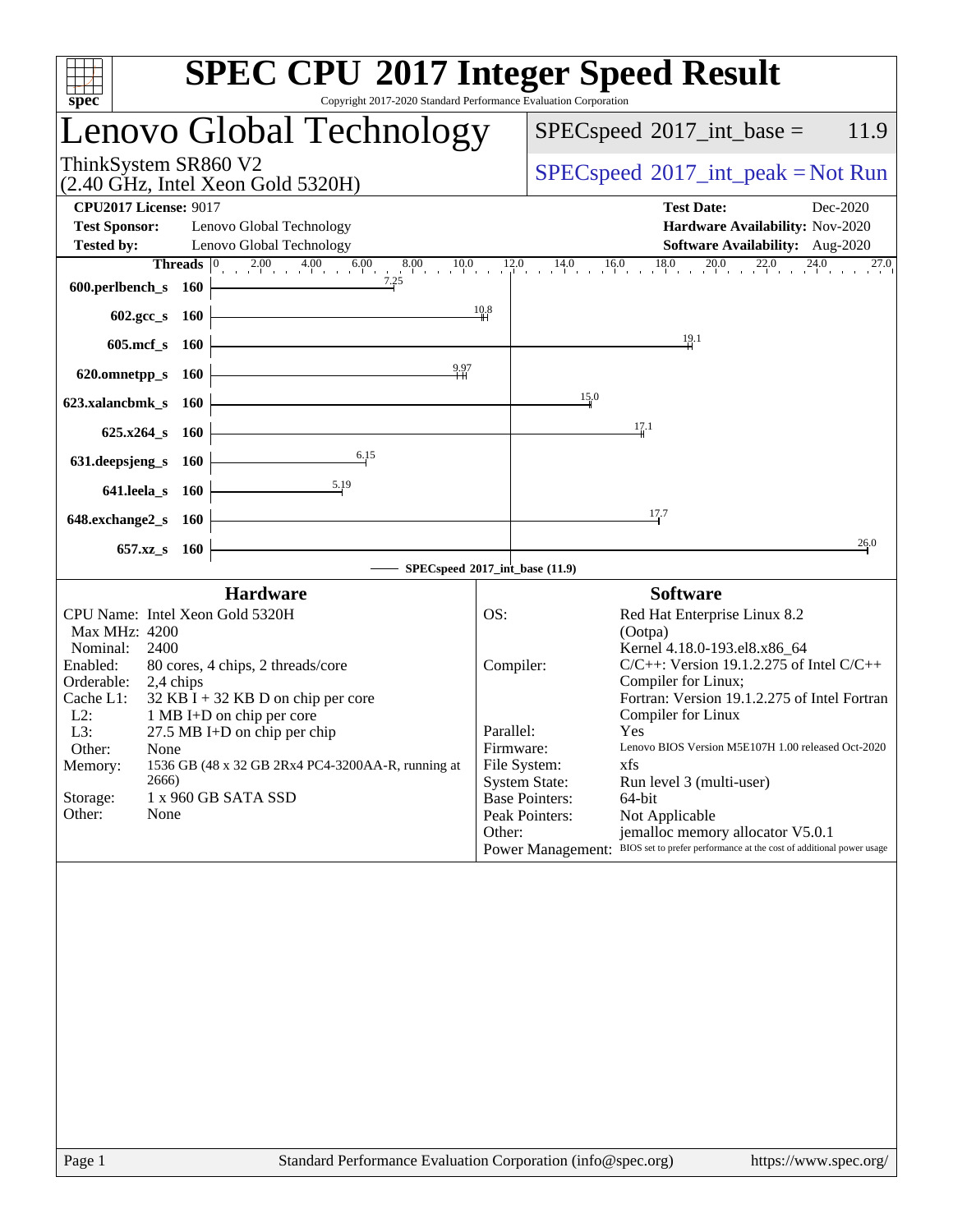

### **[SPEC CPU](http://www.spec.org/auto/cpu2017/Docs/result-fields.html#SPECCPU2017IntegerSpeedResult)[2017 Integer Speed Result](http://www.spec.org/auto/cpu2017/Docs/result-fields.html#SPECCPU2017IntegerSpeedResult)** Copyright 2017-2020 Standard Performance Evaluation Corporation

# Lenovo Global Technology

 $SPEC speed^{\circ}2017\_int\_base = 11.9$ 

(2.40 GHz, Intel Xeon Gold 5320H)

ThinkSystem SR860 V2  $SPEC speed^{\circ}2017\_int\_peak = Not Run$ 

**[Test Sponsor:](http://www.spec.org/auto/cpu2017/Docs/result-fields.html#TestSponsor)** Lenovo Global Technology **[Hardware Availability:](http://www.spec.org/auto/cpu2017/Docs/result-fields.html#HardwareAvailability)** Nov-2020 **[Tested by:](http://www.spec.org/auto/cpu2017/Docs/result-fields.html#Testedby)** Lenovo Global Technology **[Software Availability:](http://www.spec.org/auto/cpu2017/Docs/result-fields.html#SoftwareAvailability)** Aug-2020

**[CPU2017 License:](http://www.spec.org/auto/cpu2017/Docs/result-fields.html#CPU2017License)** 9017 **[Test Date:](http://www.spec.org/auto/cpu2017/Docs/result-fields.html#TestDate)** Dec-2020

### **[Results Table](http://www.spec.org/auto/cpu2017/Docs/result-fields.html#ResultsTable)**

|                               | <b>Base</b>    |                |       |                |             | <b>Peak</b>    |       |                |                |              |                |              |                |              |
|-------------------------------|----------------|----------------|-------|----------------|-------------|----------------|-------|----------------|----------------|--------------|----------------|--------------|----------------|--------------|
| <b>Benchmark</b>              | <b>Threads</b> | <b>Seconds</b> | Ratio | <b>Seconds</b> | Ratio       | <b>Seconds</b> | Ratio | <b>Threads</b> | <b>Seconds</b> | <b>Ratio</b> | <b>Seconds</b> | <b>Ratio</b> | <b>Seconds</b> | <b>Ratio</b> |
| $600.$ perlbench $\mathsf{S}$ | 160            | 245            | 7.25  | 245            | 7.25        | 245            | 7.24  |                |                |              |                |              |                |              |
| $602.\text{gcc}\_\text{s}$    | 160            | 372            | 10.7  | 369            | 10.8        | 364            | 10.9  |                |                |              |                |              |                |              |
| $605$ .mcf s                  | 160            | 248            | 19.1  | 248            | 19.1        | 250            | 18.9  |                |                |              |                |              |                |              |
| 620.omnetpp_s                 | 160            | 161            | 10.1  | 167            | 9.74        | 164            | 9.97  |                |                |              |                |              |                |              |
| 623.xalancbmk s               | 160            | 94.4           | 15.0  | 94.2           | 15.0        | 94.5           | 15.0  |                |                |              |                |              |                |              |
| 625.x264 s                    | 160            | 103            | 17.0  | 103            | <u>17.1</u> | 103            | 17.1  |                |                |              |                |              |                |              |
| 631.deepsjeng_s               | 160            | 233            | 6.15  | 233            | 6.16        | 233            | 6.15  |                |                |              |                |              |                |              |
| 641.leela s                   | 160            | 328            | 5.20  | 328            | 5.19        | 329            | 5.19  |                |                |              |                |              |                |              |
| 648.exchange2_s               | 160            | 166            | 17.7  | 166            | 17.7        | 166            | 17.7  |                |                |              |                |              |                |              |
| $657.xz$ <sub>_8</sub>        | 160            | 238            | 26.0  | 238            | 26.0        | 238            | 26.0  |                |                |              |                |              |                |              |
| $SPECspeed*2017$ int base =   |                |                | 11.9  |                |             |                |       |                |                |              |                |              |                |              |

**[SPECspeed](http://www.spec.org/auto/cpu2017/Docs/result-fields.html#SPECspeed2017intpeak)[2017\\_int\\_peak =](http://www.spec.org/auto/cpu2017/Docs/result-fields.html#SPECspeed2017intpeak) Not Run**

Results appear in the [order in which they were run.](http://www.spec.org/auto/cpu2017/Docs/result-fields.html#RunOrder) Bold underlined text [indicates a median measurement.](http://www.spec.org/auto/cpu2017/Docs/result-fields.html#Median)

### **[Operating System Notes](http://www.spec.org/auto/cpu2017/Docs/result-fields.html#OperatingSystemNotes)**

Stack size set to unlimited using "ulimit -s unlimited"

### **[Environment Variables Notes](http://www.spec.org/auto/cpu2017/Docs/result-fields.html#EnvironmentVariablesNotes)**

```
Environment variables set by runcpu before the start of the run:
KMP_AFFINITY = "granularity=fine,scatter"
LD_LIBRARY_PATH =
      "/home/cpu2017-1.1.0-ic19.1u2/lib/intel64:/home/cpu2017-1.1.0-ic19.1u2/j
      e5.0.1-64"
MALLOC_CONF = "retain:true"
OMP_STACKSIZE = "192M"
```
#### **[General Notes](http://www.spec.org/auto/cpu2017/Docs/result-fields.html#GeneralNotes)**

 Binaries compiled on a system with 1x Intel Core i9-7980XE CPU + 64GB RAM memory using Redhat Enterprise Linux 8.0 Transparent Huge Pages enabled by default Prior to runcpu invocation Filesystem page cache synced and cleared with: sync; echo 3> /proc/sys/vm/drop\_caches NA: The test sponsor attests, as of date of publication, that CVE-2017-5754 (Meltdown) is mitigated in the system as tested and documented. Yes: The test sponsor attests, as of date of publication, that CVE-2017-5753 (Spectre variant 1) is mitigated in the system as tested and documented. Yes: The test sponsor attests, as of date of publication, that CVE-2017-5715 (Spectre variant 2) is mitigated in the system as tested and documented.

**(Continued on next page)**

| Page 2<br>Standard Performance Evaluation Corporation (info@spec.org)<br>https://www.spec.org/ |  |
|------------------------------------------------------------------------------------------------|--|
|------------------------------------------------------------------------------------------------|--|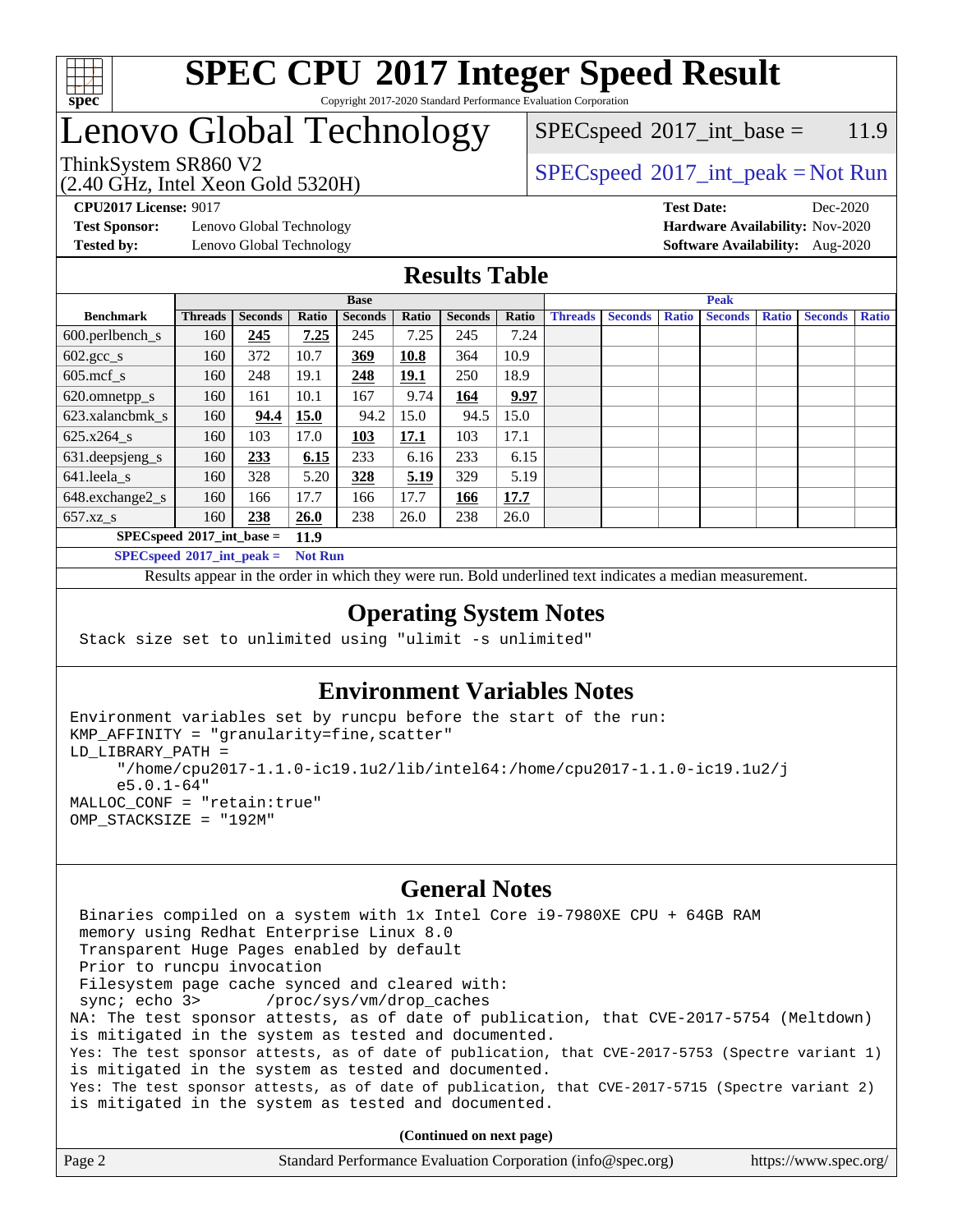

Copyright 2017-2020 Standard Performance Evaluation Corporation

# Lenovo Global Technology

 $SPECspeed^{\circ}2017\_int\_base = 11.9$  $SPECspeed^{\circ}2017\_int\_base = 11.9$ 

(2.40 GHz, Intel Xeon Gold 5320H)

ThinkSystem SR860 V2  $SPEC speed^{\circ}2017\_int\_peak = Not Run$ 

**[CPU2017 License:](http://www.spec.org/auto/cpu2017/Docs/result-fields.html#CPU2017License)** 9017 **[Test Date:](http://www.spec.org/auto/cpu2017/Docs/result-fields.html#TestDate)** Dec-2020

**[Test Sponsor:](http://www.spec.org/auto/cpu2017/Docs/result-fields.html#TestSponsor)** Lenovo Global Technology **[Hardware Availability:](http://www.spec.org/auto/cpu2017/Docs/result-fields.html#HardwareAvailability)** Nov-2020 **[Tested by:](http://www.spec.org/auto/cpu2017/Docs/result-fields.html#Testedby)** Lenovo Global Technology **[Software Availability:](http://www.spec.org/auto/cpu2017/Docs/result-fields.html#SoftwareAvailability)** Aug-2020

### **[General Notes \(Continued\)](http://www.spec.org/auto/cpu2017/Docs/result-fields.html#GeneralNotes)**

 jemalloc, a general purpose malloc implementation built with the RedHat Enterprise 7.5, and the system compiler gcc 4.8.5 sources available from jemalloc.net or <https://github.com/jemalloc/jemalloc/releases> **[Platform Notes](http://www.spec.org/auto/cpu2017/Docs/result-fields.html#PlatformNotes)** BIOS configuration: Choose Operating Mode set to Maximum Performance and then set it to Custom Mode MONITOR/MWAIT set to Enabled Sysinfo program /home/cpu2017-1.1.0-ic19.1u2/bin/sysinfo Rev: r6365 of 2019-08-21 295195f888a3d7edb1e6e46a485a0011 running on localhost.localdomain Wed Dec 2 09:12:29 2020 SUT (System Under Test) info as seen by some common utilities. For more information on this section, see <https://www.spec.org/cpu2017/Docs/config.html#sysinfo> From /proc/cpuinfo model name : Intel(R) Xeon(R) Gold 5320H CPU @ 2.40GHz 4 "physical id"s (chips) 160 "processors" cores, siblings (Caution: counting these is hw and system dependent. The following excerpts from /proc/cpuinfo might not be reliable. Use with caution.) cpu cores : 20 siblings : 40 physical 0: cores 0 1 2 3 4 8 9 10 11 12 16 17 18 19 20 24 25 26 27 28 physical 1: cores 0 1 2 3 4 8 9 10 11 12 16 17 18 19 20 24 25 26 27 28 physical 2: cores 0 1 2 3 4 8 9 10 11 12 16 17 18 19 20 24 25 26 27 28 physical 3: cores 0 1 2 3 4 8 9 10 11 12 16 17 18 19 20 24 25 26 27 28 From lscpu: Architecture: x86\_64 CPU op-mode(s): 32-bit, 64-bit Little Endian CPU(s): 160 On-line CPU(s) list: 0-159 Thread(s) per core: 2 Core(s) per socket: 20 Socket(s): 4 NUMA node(s): 4 Vendor ID: GenuineIntel CPU family: 6 Model: 85 Model name: Intel(R) Xeon(R) Gold 5320H CPU @ 2.40GHz Stepping: 11 **(Continued on next page)**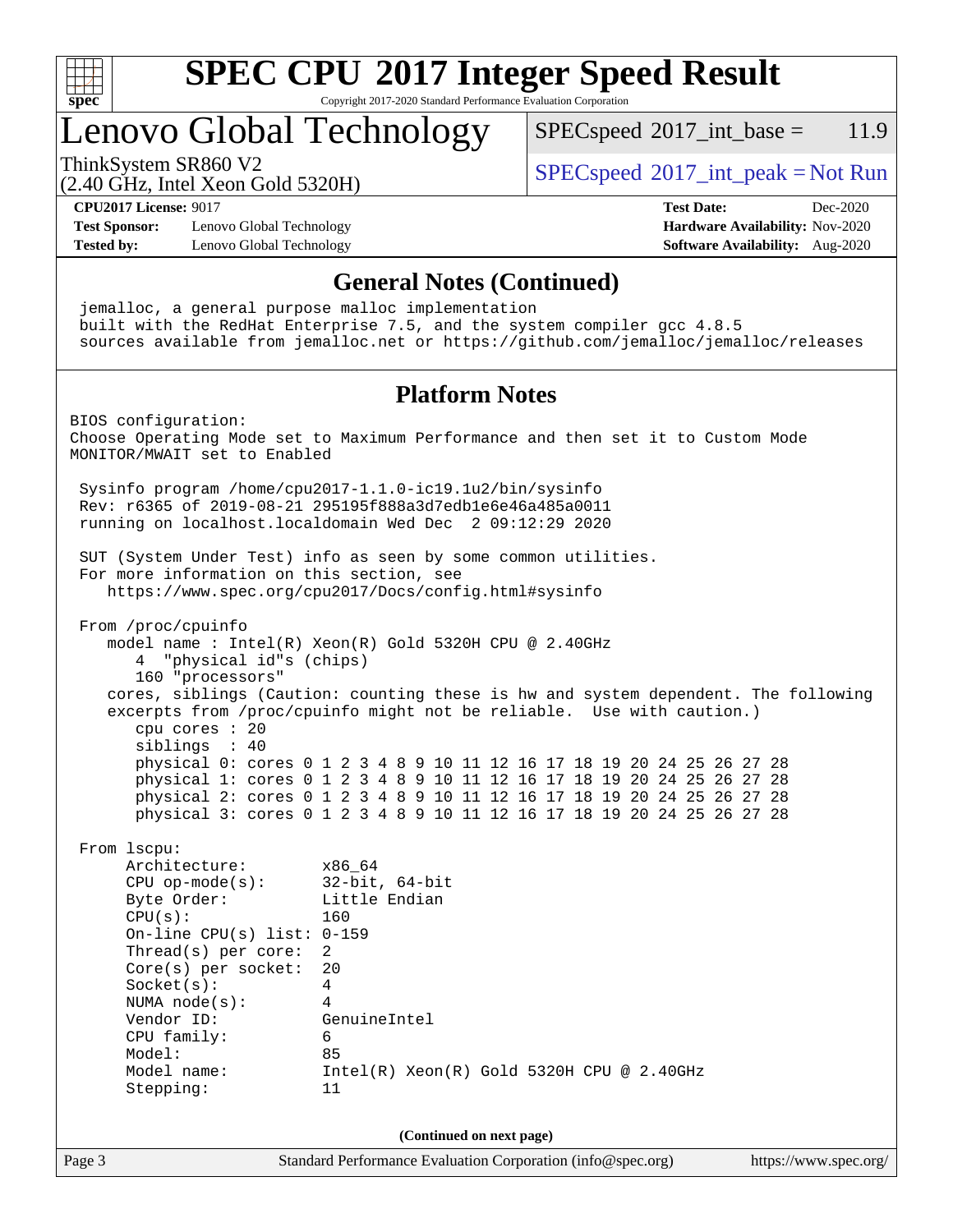

Copyright 2017-2020 Standard Performance Evaluation Corporation

Lenovo Global Technology

 $SPEC speed^{\circ}2017\_int\_base = 11.9$ 

(2.40 GHz, Intel Xeon Gold 5320H)

ThinkSystem SR860 V2  $SPEC speed^{\circ}2017\_int\_peak = Not Run$ 

**[CPU2017 License:](http://www.spec.org/auto/cpu2017/Docs/result-fields.html#CPU2017License)** 9017 **[Test Date:](http://www.spec.org/auto/cpu2017/Docs/result-fields.html#TestDate)** Dec-2020

**[Test Sponsor:](http://www.spec.org/auto/cpu2017/Docs/result-fields.html#TestSponsor)** Lenovo Global Technology **[Hardware Availability:](http://www.spec.org/auto/cpu2017/Docs/result-fields.html#HardwareAvailability)** Nov-2020 **[Tested by:](http://www.spec.org/auto/cpu2017/Docs/result-fields.html#Testedby)** Lenovo Global Technology **[Software Availability:](http://www.spec.org/auto/cpu2017/Docs/result-fields.html#SoftwareAvailability)** Aug-2020

### **[Platform Notes \(Continued\)](http://www.spec.org/auto/cpu2017/Docs/result-fields.html#PlatformNotes)**

| CPU MHz:           | 3676.173             |
|--------------------|----------------------|
| $CPU$ max $MHz$ :  | 4200.0000            |
| CPU min MHz:       | 1000.0000            |
| BogoMIPS:          | 4800.00              |
| Virtualization:    | $VT - x$             |
| $L1d$ cache:       | 32K                  |
| $L1i$ cache:       | 32K                  |
| $L2$ cache:        | 1024K                |
| $L3$ cache:        | 28160K               |
| NUMA node0 CPU(s): | $0 - 19.80 - 99$     |
| NUMA nodel CPU(s): | $20 - 39, 100 - 119$ |
| NUMA node2 CPU(s): | $40 - 59, 120 - 139$ |
| NUMA node3 CPU(s): | $60 - 79, 140 - 159$ |
| $F1$ ane:          | fnu vme de nee       |

Flags: fpu vme de pse tsc msr pae mce cx8 apic sep mtrr pge mca cmov pat pse36 clflush dts acpi mmx fxsr sse sse2 ss ht tm pbe syscall nx pdpe1gb rdtscp lm constant\_tsc art arch\_perfmon pebs bts rep\_good nopl xtopology nonstop\_tsc cpuid aperfmperf pni pclmulqdq dtes64 monitor ds\_cpl vmx smx est tm2 ssse3 sdbg fma cx16 xtpr pdcm pcid dca sse4\_1 sse4\_2 x2apic movbe popcnt tsc\_deadline\_timer aes xsave avx f16c rdrand lahf\_lm abm 3dnowprefetch cpuid\_fault epb cat\_l3 cdp\_l3 invpcid\_single intel\_ppin ssbd mba ibrs ibpb stibp ibrs\_enhanced tpr\_shadow vnmi flexpriority ept vpid fsgsbase tsc\_adjust bmi1 hle avx2 smep bmi2 erms invpcid rtm cqm mpx rdt\_a avx512f avx512dq rdseed adx smap clflushopt clwb intel\_pt avx512cd avx512bw avx512vl xsaveopt xsavec xgetbv1 xsaves cqm\_llc cqm\_occup\_llc cqm\_mbm\_total cqm\_mbm\_local avx512\_bf16 dtherm ida arat pln pts pku ospke avx512\_vnni md\_clear flush\_l1d arch\_capabilities

```
 /proc/cpuinfo cache data
   cache size : 28160 KB
```
 From numactl --hardware WARNING: a numactl 'node' might or might not correspond to a physical chip. available: 4 nodes (0-3) node 0 cpus: 0 1 2 3 4 5 6 7 8 9 10 11 12 13 14 15 16 17 18 19 80 81 82 83 84 85 86 87 88 89 90 91 92 93 94 95 96 97 98 99 node 0 size: 386652 MB node 0 free: 386210 MB node 1 cpus: 20 21 22 23 24 25 26 27 28 29 30 31 32 33 34 35 36 37 38 39 100 101 102 103 104 105 106 107 108 109 110 111 112 113 114 115 116 117 118 119 node 1 size: 387035 MB node 1 free: 386375 MB node 2 cpus: 40 41 42 43 44 45 46 47 48 49 50 51 52 53 54 55 56 57 58 59 120 121 122 123 124 125 126 127 128 129 130 131 132 133 134 135 136 137 138 139 node 2 size: 387063 MB node 2 free: 386832 MB node 3 cpus: 60 61 62 63 64 65 66 67 68 69 70 71 72 73 74 75 76 77 78 79 140 141 142 143 144 145 146 147 148 149 150 151 152 153 154 155 156 157 158 159 node 3 size: 387060 MB

**(Continued on next page)**

| Page 4 | Standard Performance Evaluation Corporation (info@spec.org) | https://www.spec.org/ |
|--------|-------------------------------------------------------------|-----------------------|
|--------|-------------------------------------------------------------|-----------------------|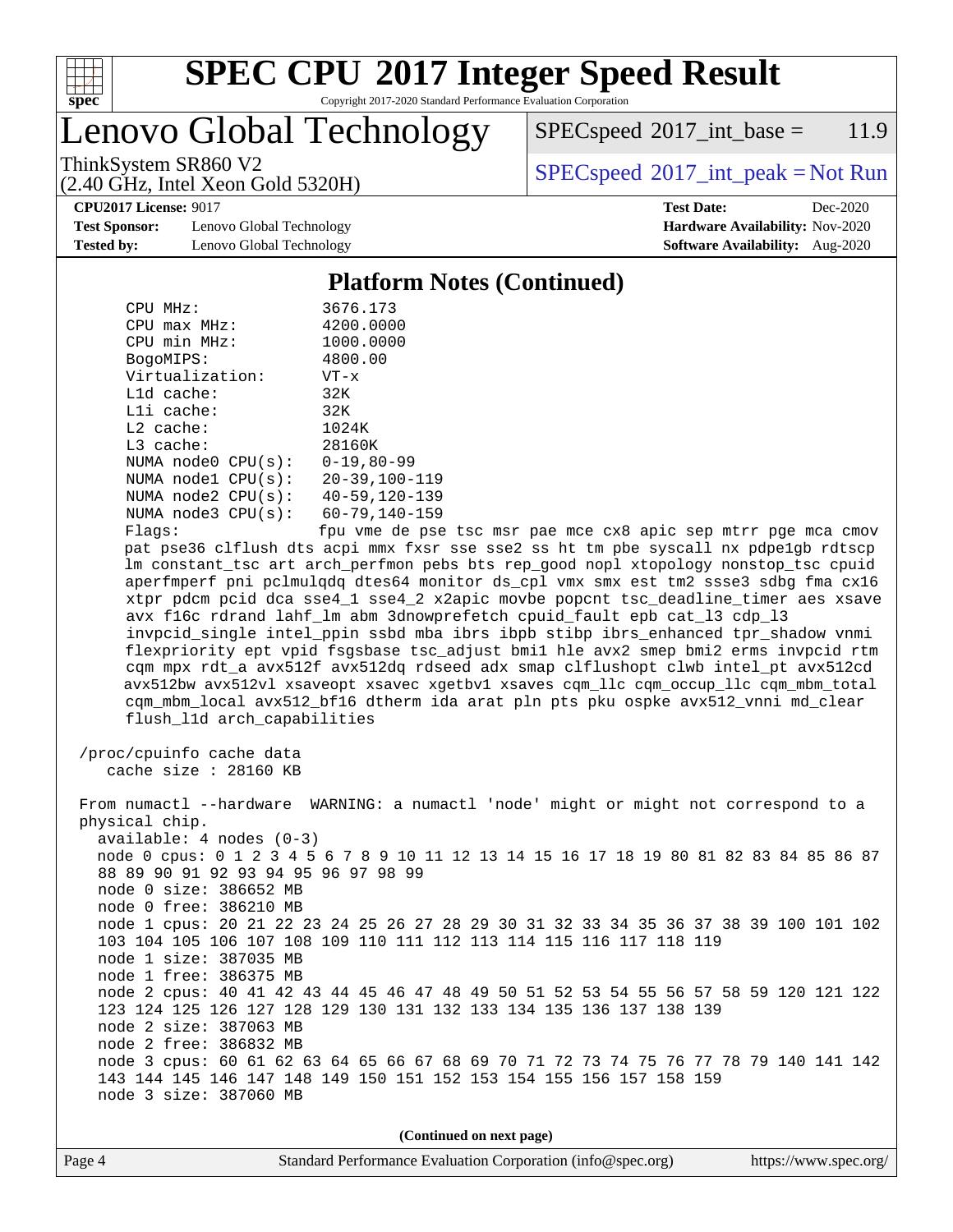

Copyright 2017-2020 Standard Performance Evaluation Corporation

### Lenovo Global Technology

 $SPECspeed^{\circ}2017\_int\_base = 11.9$  $SPECspeed^{\circ}2017\_int\_base = 11.9$ 

(2.40 GHz, Intel Xeon Gold 5320H)

ThinkSystem SR860 V2  $SPEC speed^{\circ}2017\_int\_peak = Not Run$ 

**[Test Sponsor:](http://www.spec.org/auto/cpu2017/Docs/result-fields.html#TestSponsor)** Lenovo Global Technology **[Hardware Availability:](http://www.spec.org/auto/cpu2017/Docs/result-fields.html#HardwareAvailability)** Nov-2020 **[Tested by:](http://www.spec.org/auto/cpu2017/Docs/result-fields.html#Testedby)** Lenovo Global Technology **[Software Availability:](http://www.spec.org/auto/cpu2017/Docs/result-fields.html#SoftwareAvailability)** Aug-2020

**[CPU2017 License:](http://www.spec.org/auto/cpu2017/Docs/result-fields.html#CPU2017License)** 9017 **[Test Date:](http://www.spec.org/auto/cpu2017/Docs/result-fields.html#TestDate)** Dec-2020

### **[Platform Notes \(Continued\)](http://www.spec.org/auto/cpu2017/Docs/result-fields.html#PlatformNotes)**

 node 3 free: 386848 MB node distances: node 0 1 2 3 0: 10 20 20 20 1: 20 10 20 20 2: 20 20 10 20 3: 20 20 20 10 From /proc/meminfo MemTotal: 1584958912 kB HugePages\_Total: 0 Hugepagesize: 2048 kB From /etc/\*release\* /etc/\*version\* os-release: NAME="Red Hat Enterprise Linux" VERSION="8.2 (Ootpa)" ID="rhel" ID\_LIKE="fedora" VERSION\_ID="8.2" PLATFORM\_ID="platform:el8" PRETTY\_NAME="Red Hat Enterprise Linux 8.2 (Ootpa)" ANSI\_COLOR="0;31" redhat-release: Red Hat Enterprise Linux release 8.2 (Ootpa) system-release: Red Hat Enterprise Linux release 8.2 (Ootpa) system-release-cpe: cpe:/o:redhat:enterprise\_linux:8.2:ga uname -a: Linux localhost.localdomain 4.18.0-193.el8.x86\_64 #1 SMP Fri Mar 27 14:35:58 UTC 2020 x86\_64 x86\_64 x86\_64 GNU/Linux Kernel self-reported vulnerability status: itlb\_multihit: Not affected CVE-2018-3620 (L1 Terminal Fault): Not affected Microarchitectural Data Sampling: Not affected CVE-2017-5754 (Meltdown): Not affected CVE-2018-3639 (Speculative Store Bypass): Mitigation: Speculative Store Bypass disabled via prctl and seccomp CVE-2017-5753 (Spectre variant 1): Mitigation: usercopy/swapgs barriers and \_\_user pointer sanitization CVE-2017-5715 (Spectre variant 2): Mitigation: Enhanced IBRS, IBPB: conditional, RSB filling tsx\_async\_abort: Not affected run-level 3 Dec 2 09:08 **(Continued on next page)**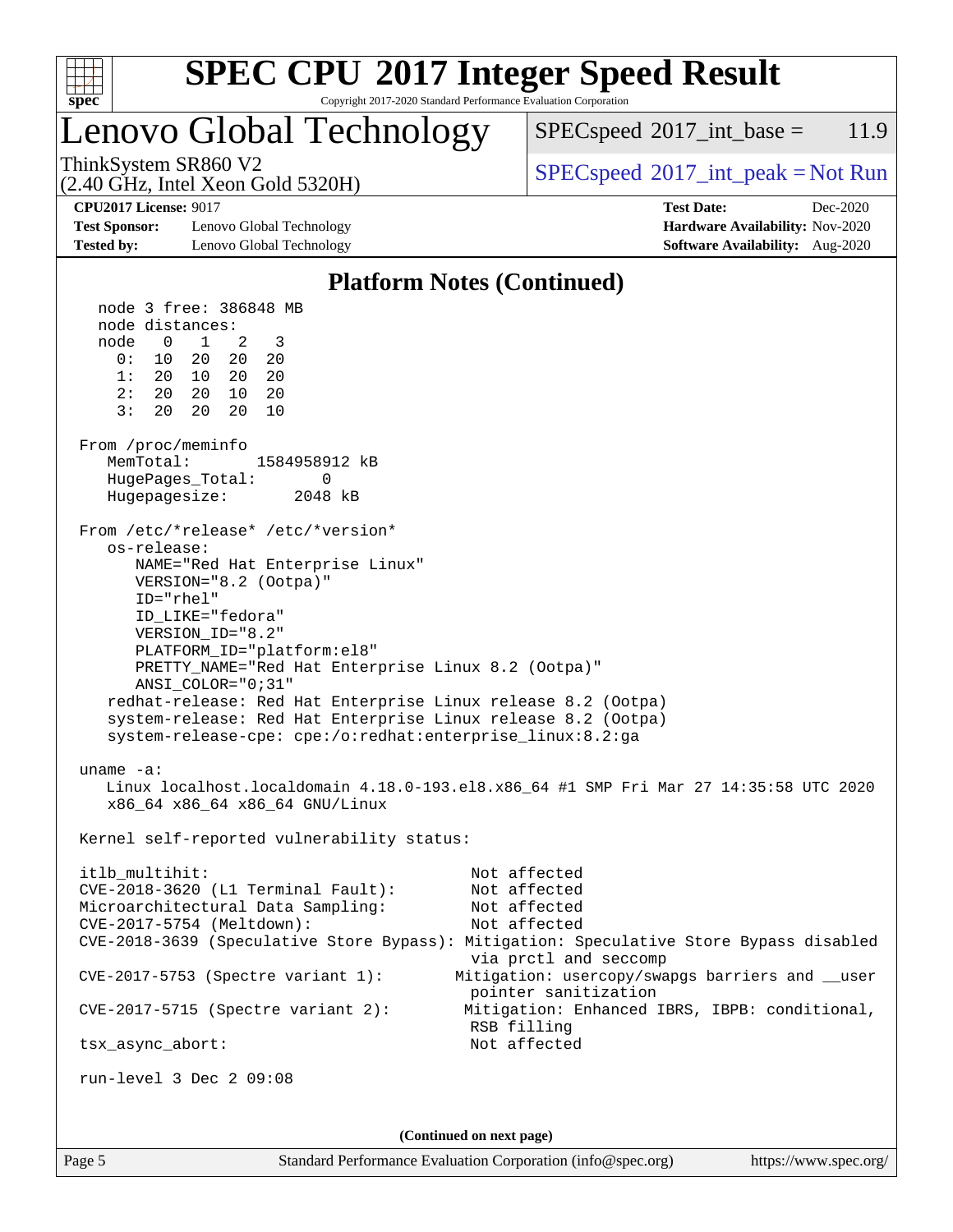

Copyright 2017-2020 Standard Performance Evaluation Corporation

# Lenovo Global Technology

 $SPECspeed^{\circ}2017\_int\_base = 11.9$  $SPECspeed^{\circ}2017\_int\_base = 11.9$ 

(2.40 GHz, Intel Xeon Gold 5320H)

ThinkSystem SR860 V2<br>  $(2.40 \text{ GHz. Intel Yoon Gold } 5320 \text{H})$  [SPECspeed](http://www.spec.org/auto/cpu2017/Docs/result-fields.html#SPECspeed2017intpeak)<sup>®</sup>[2017\\_int\\_peak = N](http://www.spec.org/auto/cpu2017/Docs/result-fields.html#SPECspeed2017intpeak)ot Run

[Test Sponsor:](http://www.spec.org/auto/cpu2017/Docs/result-fields.html#TestSponsor) Lenovo Global Technology **[Hardware Availability:](http://www.spec.org/auto/cpu2017/Docs/result-fields.html#HardwareAvailability)** Nov-2020 **[Tested by:](http://www.spec.org/auto/cpu2017/Docs/result-fields.html#Testedby)** Lenovo Global Technology **[Software Availability:](http://www.spec.org/auto/cpu2017/Docs/result-fields.html#SoftwareAvailability)** Aug-2020

**[CPU2017 License:](http://www.spec.org/auto/cpu2017/Docs/result-fields.html#CPU2017License)** 9017 **[Test Date:](http://www.spec.org/auto/cpu2017/Docs/result-fields.html#TestDate)** Dec-2020

### **[Platform Notes \(Continued\)](http://www.spec.org/auto/cpu2017/Docs/result-fields.html#PlatformNotes)**

| r iación in Fiocco (Continueu)                                                                                                                                                                                                                                                                                                                                                                              |
|-------------------------------------------------------------------------------------------------------------------------------------------------------------------------------------------------------------------------------------------------------------------------------------------------------------------------------------------------------------------------------------------------------------|
| SPEC is set to: /home/cpu2017-1.1.0-ic19.1u2<br>Filesystem<br>Type Size Used Avail Use% Mounted on<br>/dev/sda4<br>xfs<br>839G<br>23G 816G<br>3% /home                                                                                                                                                                                                                                                      |
| From /sys/devices/virtual/dmi/id<br>Lenovo M5E107H-1.00 10/18/2020<br>BIOS:<br>Vendor: Lenovo<br>Product: ThinkSystem SR860 V2<br>Product Family: ThinkSystem<br>Serial: none                                                                                                                                                                                                                               |
| Additional information from dmidecode follows. WARNING: Use caution when you interpret<br>this section. The 'dmidecode' program reads system data which is "intended to allow<br>hardware to be accurately determined", but the intent may not be met, as there are<br>frequent changes to hardware, firmware, and the "DMTF SMBIOS" standard.<br>Memory:<br>48x Samsung M393A4K40DB3-CWE 32 GB 2 rank 3200 |
| (End of data from sysinfo program)<br>Memory on this system run at 2666 MHz due to CPU limitation.                                                                                                                                                                                                                                                                                                          |
| <b>Compiler Version Notes</b>                                                                                                                                                                                                                                                                                                                                                                               |
| ---------------------------<br>------------<br>600.perlbench_s(base) 602.gcc_s(base) 605.mcf_s(base)<br>С<br>$625.x264_s(base) 657.xz_s(base)$                                                                                                                                                                                                                                                              |
| Intel(R) C Compiler for applications running on $Intel(R) 64$ , Version<br>19.1.2.275 Build 20200604<br>Copyright (C) 1985-2020 Intel Corporation. All rights reserved.                                                                                                                                                                                                                                     |
| 620.omnetpp_s(base) 623.xalancbmk_s(base) 631.deepsjeng_s(base)<br>$C++$<br>641.leela_s(base)                                                                                                                                                                                                                                                                                                               |
| Intel(R) $C++$ Compiler for applications running on Intel(R) 64, Version<br>19.1.2.275 Build 20200604<br>Copyright (C) 1985-2020 Intel Corporation. All rights reserved.                                                                                                                                                                                                                                    |
| Fortran   $648$ . exchange2 $s(base)$                                                                                                                                                                                                                                                                                                                                                                       |
| $Intel(R)$ Fortran Intel(R) 64 Compiler for applications running on Intel(R)<br>64, Version 19.1.2.275 Build 20200623                                                                                                                                                                                                                                                                                       |
| (Continued on next page)                                                                                                                                                                                                                                                                                                                                                                                    |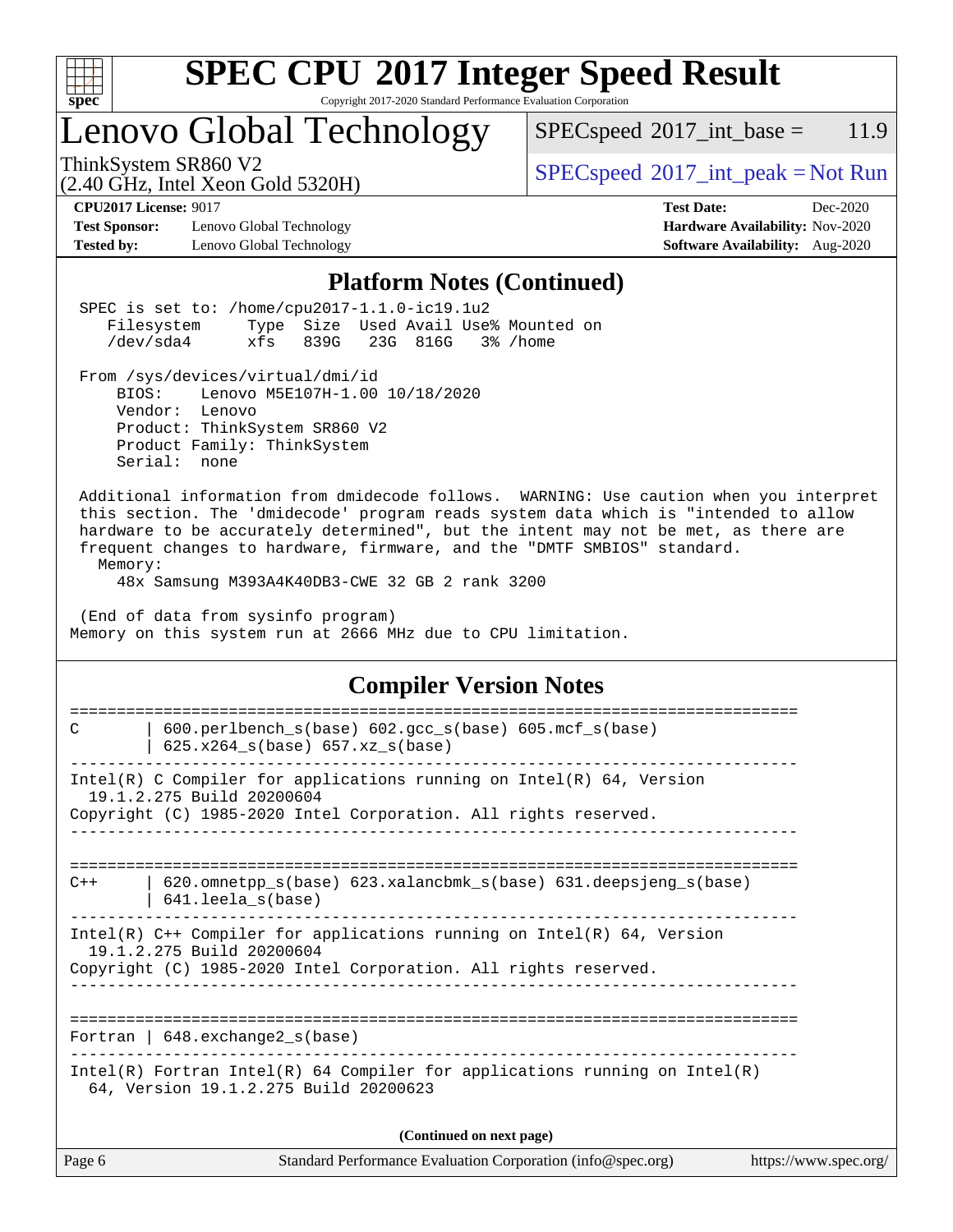

#### **[SPEC CPU](http://www.spec.org/auto/cpu2017/Docs/result-fields.html#SPECCPU2017IntegerSpeedResult)[2017 Integer Speed Result](http://www.spec.org/auto/cpu2017/Docs/result-fields.html#SPECCPU2017IntegerSpeedResult)** Copyright 2017-2020 Standard Performance Evaluation Corporation

# Lenovo Global Technology

 $SPECspeed^{\circ}2017\_int\_base = 11.9$  $SPECspeed^{\circ}2017\_int\_base = 11.9$ 

(2.40 GHz, Intel Xeon Gold 5320H)

ThinkSystem SR860 V2  $SPEC speed^{\circ}2017\_int\_peak = Not Run$ 

**[Test Sponsor:](http://www.spec.org/auto/cpu2017/Docs/result-fields.html#TestSponsor)** Lenovo Global Technology **[Hardware Availability:](http://www.spec.org/auto/cpu2017/Docs/result-fields.html#HardwareAvailability)** Nov-2020 **[Tested by:](http://www.spec.org/auto/cpu2017/Docs/result-fields.html#Testedby)** Lenovo Global Technology **[Software Availability:](http://www.spec.org/auto/cpu2017/Docs/result-fields.html#SoftwareAvailability)** Aug-2020

**[CPU2017 License:](http://www.spec.org/auto/cpu2017/Docs/result-fields.html#CPU2017License)** 9017 **[Test Date:](http://www.spec.org/auto/cpu2017/Docs/result-fields.html#TestDate)** Dec-2020

### **[Compiler Version Notes \(Continued\)](http://www.spec.org/auto/cpu2017/Docs/result-fields.html#CompilerVersionNotes)**

Copyright (C) 1985-2020 Intel Corporation. All rights reserved. ------------------------------------------------------------------------------

### **[Base Compiler Invocation](http://www.spec.org/auto/cpu2017/Docs/result-fields.html#BaseCompilerInvocation)**

[C benchmarks](http://www.spec.org/auto/cpu2017/Docs/result-fields.html#Cbenchmarks):  $i$ cc

[C++ benchmarks:](http://www.spec.org/auto/cpu2017/Docs/result-fields.html#CXXbenchmarks) [icpc](http://www.spec.org/cpu2017/results/res2020q4/cpu2017-20201207-24540.flags.html#user_CXXbase_intel_icpc_c510b6838c7f56d33e37e94d029a35b4a7bccf4766a728ee175e80a419847e808290a9b78be685c44ab727ea267ec2f070ec5dc83b407c0218cded6866a35d07)

[Fortran benchmarks](http://www.spec.org/auto/cpu2017/Docs/result-fields.html#Fortranbenchmarks): [ifort](http://www.spec.org/cpu2017/results/res2020q4/cpu2017-20201207-24540.flags.html#user_FCbase_intel_ifort_8111460550e3ca792625aed983ce982f94888b8b503583aa7ba2b8303487b4d8a21a13e7191a45c5fd58ff318f48f9492884d4413fa793fd88dd292cad7027ca)

### **[Base Portability Flags](http://www.spec.org/auto/cpu2017/Docs/result-fields.html#BasePortabilityFlags)**

 600.perlbench\_s: [-DSPEC\\_LP64](http://www.spec.org/cpu2017/results/res2020q4/cpu2017-20201207-24540.flags.html#b600.perlbench_s_basePORTABILITY_DSPEC_LP64) [-DSPEC\\_LINUX\\_X64](http://www.spec.org/cpu2017/results/res2020q4/cpu2017-20201207-24540.flags.html#b600.perlbench_s_baseCPORTABILITY_DSPEC_LINUX_X64) 602.gcc\_s: [-DSPEC\\_LP64](http://www.spec.org/cpu2017/results/res2020q4/cpu2017-20201207-24540.flags.html#suite_basePORTABILITY602_gcc_s_DSPEC_LP64) 605.mcf\_s: [-DSPEC\\_LP64](http://www.spec.org/cpu2017/results/res2020q4/cpu2017-20201207-24540.flags.html#suite_basePORTABILITY605_mcf_s_DSPEC_LP64) 620.omnetpp\_s: [-DSPEC\\_LP64](http://www.spec.org/cpu2017/results/res2020q4/cpu2017-20201207-24540.flags.html#suite_basePORTABILITY620_omnetpp_s_DSPEC_LP64) 623.xalancbmk\_s: [-DSPEC\\_LP64](http://www.spec.org/cpu2017/results/res2020q4/cpu2017-20201207-24540.flags.html#suite_basePORTABILITY623_xalancbmk_s_DSPEC_LP64) [-DSPEC\\_LINUX](http://www.spec.org/cpu2017/results/res2020q4/cpu2017-20201207-24540.flags.html#b623.xalancbmk_s_baseCXXPORTABILITY_DSPEC_LINUX) 625.x264\_s: [-DSPEC\\_LP64](http://www.spec.org/cpu2017/results/res2020q4/cpu2017-20201207-24540.flags.html#suite_basePORTABILITY625_x264_s_DSPEC_LP64) 631.deepsjeng\_s: [-DSPEC\\_LP64](http://www.spec.org/cpu2017/results/res2020q4/cpu2017-20201207-24540.flags.html#suite_basePORTABILITY631_deepsjeng_s_DSPEC_LP64) 641.leela\_s: [-DSPEC\\_LP64](http://www.spec.org/cpu2017/results/res2020q4/cpu2017-20201207-24540.flags.html#suite_basePORTABILITY641_leela_s_DSPEC_LP64) 648.exchange2\_s: [-DSPEC\\_LP64](http://www.spec.org/cpu2017/results/res2020q4/cpu2017-20201207-24540.flags.html#suite_basePORTABILITY648_exchange2_s_DSPEC_LP64) 657.xz\_s: [-DSPEC\\_LP64](http://www.spec.org/cpu2017/results/res2020q4/cpu2017-20201207-24540.flags.html#suite_basePORTABILITY657_xz_s_DSPEC_LP64)

### **[Base Optimization Flags](http://www.spec.org/auto/cpu2017/Docs/result-fields.html#BaseOptimizationFlags)**

#### [C benchmarks](http://www.spec.org/auto/cpu2017/Docs/result-fields.html#Cbenchmarks):

[-m64](http://www.spec.org/cpu2017/results/res2020q4/cpu2017-20201207-24540.flags.html#user_CCbase_m64-icc) [-qnextgen](http://www.spec.org/cpu2017/results/res2020q4/cpu2017-20201207-24540.flags.html#user_CCbase_f-qnextgen) [-std=c11](http://www.spec.org/cpu2017/results/res2020q4/cpu2017-20201207-24540.flags.html#user_CCbase_std-icc-std_0e1c27790398a4642dfca32ffe6c27b5796f9c2d2676156f2e42c9c44eaad0c049b1cdb667a270c34d979996257aeb8fc440bfb01818dbc9357bd9d174cb8524) [-Wl,-plugin-opt=-x86-branches-within-32B-boundaries](http://www.spec.org/cpu2017/results/res2020q4/cpu2017-20201207-24540.flags.html#user_CCbase_f-x86-branches-within-32B-boundaries_0098b4e4317ae60947b7b728078a624952a08ac37a3c797dfb4ffeb399e0c61a9dd0f2f44ce917e9361fb9076ccb15e7824594512dd315205382d84209e912f3) [-Wl,-z,muldefs](http://www.spec.org/cpu2017/results/res2020q4/cpu2017-20201207-24540.flags.html#user_CCbase_link_force_multiple1_b4cbdb97b34bdee9ceefcfe54f4c8ea74255f0b02a4b23e853cdb0e18eb4525ac79b5a88067c842dd0ee6996c24547a27a4b99331201badda8798ef8a743f577) [-xCORE-AVX512](http://www.spec.org/cpu2017/results/res2020q4/cpu2017-20201207-24540.flags.html#user_CCbase_f-xCORE-AVX512) [-O3](http://www.spec.org/cpu2017/results/res2020q4/cpu2017-20201207-24540.flags.html#user_CCbase_f-O3) [-ffast-math](http://www.spec.org/cpu2017/results/res2020q4/cpu2017-20201207-24540.flags.html#user_CCbase_f-ffast-math) [-flto](http://www.spec.org/cpu2017/results/res2020q4/cpu2017-20201207-24540.flags.html#user_CCbase_f-flto) [-mfpmath=sse](http://www.spec.org/cpu2017/results/res2020q4/cpu2017-20201207-24540.flags.html#user_CCbase_f-mfpmath_70eb8fac26bde974f8ab713bc9086c5621c0b8d2f6c86f38af0bd7062540daf19db5f3a066d8c6684be05d84c9b6322eb3b5be6619d967835195b93d6c02afa1) [-funroll-loops](http://www.spec.org/cpu2017/results/res2020q4/cpu2017-20201207-24540.flags.html#user_CCbase_f-funroll-loops) [-qopt-mem-layout-trans=4](http://www.spec.org/cpu2017/results/res2020q4/cpu2017-20201207-24540.flags.html#user_CCbase_f-qopt-mem-layout-trans_fa39e755916c150a61361b7846f310bcdf6f04e385ef281cadf3647acec3f0ae266d1a1d22d972a7087a248fd4e6ca390a3634700869573d231a252c784941a8) [-fopenmp](http://www.spec.org/cpu2017/results/res2020q4/cpu2017-20201207-24540.flags.html#user_CCbase_fopenmp_5aa2e47ce4f2ef030ba5d12d5a7a9c4e57167333d78243fcadb80b48d5abb78ff19333f8478e0b2a41e63049eb285965c145ccab7b93db7d0c4d59e4dc6f5591) [-DSPEC\\_OPENMP](http://www.spec.org/cpu2017/results/res2020q4/cpu2017-20201207-24540.flags.html#suite_CCbase_DSPEC_OPENMP) [-L/usr/local/jemalloc64-5.0.1/lib](http://www.spec.org/cpu2017/results/res2020q4/cpu2017-20201207-24540.flags.html#user_CCbase_jemalloc_link_path64_1_cc289568b1a6c0fd3b62c91b824c27fcb5af5e8098e6ad028160d21144ef1b8aef3170d2acf0bee98a8da324cfe4f67d0a3d0c4cc4673d993d694dc2a0df248b) [-ljemalloc](http://www.spec.org/cpu2017/results/res2020q4/cpu2017-20201207-24540.flags.html#user_CCbase_jemalloc_link_lib_d1249b907c500fa1c0672f44f562e3d0f79738ae9e3c4a9c376d49f265a04b9c99b167ecedbf6711b3085be911c67ff61f150a17b3472be731631ba4d0471706)

[C++ benchmarks:](http://www.spec.org/auto/cpu2017/Docs/result-fields.html#CXXbenchmarks)

```
-m64 -qnextgen -Wl,-plugin-opt=-x86-branches-within-32B-boundaries
-Wl,-z,muldefs -xCORE-AVX512 -O3 -ffast-math -flto -mfpmath=sse
-funroll-loops -qopt-mem-layout-trans=4
-L/usr/local/IntelCompiler19/compilers_and_libraries_2020.3.275/linux/compiler/lib/intel64_lin
```
**(Continued on next page)**

| Page 7<br>Standard Performance Evaluation Corporation (info@spec.org)<br>https://www.spec.org/ |
|------------------------------------------------------------------------------------------------|
|------------------------------------------------------------------------------------------------|